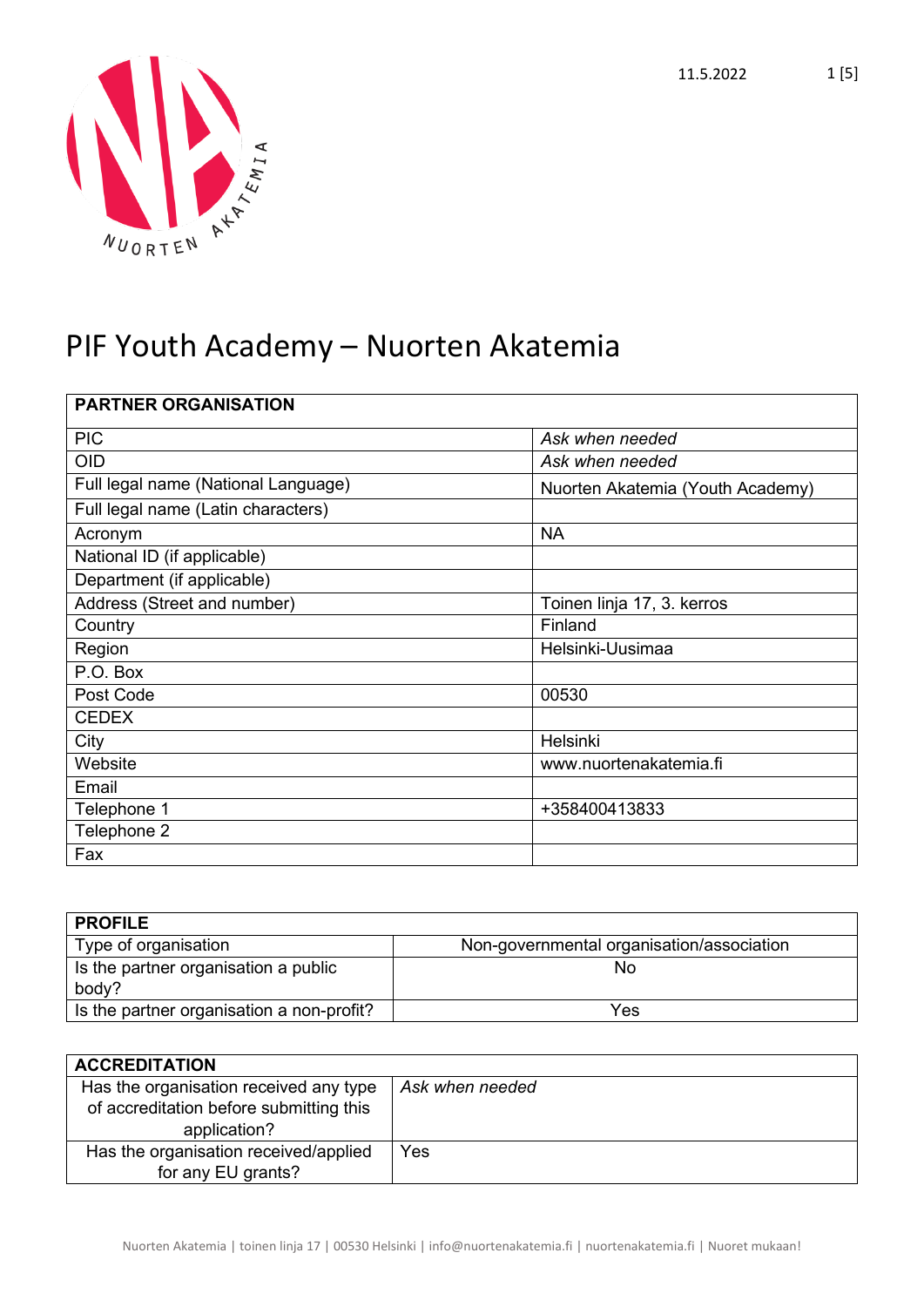| <b>BACKGROUND AND EXPERIENCE</b>                                        |                                                                                                                                                                                                                                                                                                                                                                                                                                                                                                                                                                                                                                                                                        |
|-------------------------------------------------------------------------|----------------------------------------------------------------------------------------------------------------------------------------------------------------------------------------------------------------------------------------------------------------------------------------------------------------------------------------------------------------------------------------------------------------------------------------------------------------------------------------------------------------------------------------------------------------------------------------------------------------------------------------------------------------------------------------|
| Please briefly<br>present the<br>partner<br>organisation.               | Youth Academy is a non-profit organisation that supports and strengthens young people's<br>involvement in society. It promotes youth participation and youth inclusion in both formal and<br>non-formal education. Youth Academy's projects are firmly based on the needs and trends of<br>today's society. Topics include e.g. climate change, sports, intellectual property rights, sexual<br>health, youth unemployment and personal economy. In all its projects, Youth Academy<br>emphasises participatory processes and youth engagement. Currently the organisation<br>employs 20 people (2022).                                                                                |
|                                                                         | Youth Academy's member organisations include the largest Finnish youth and sport<br>associations. Among the most important partners are the Ministry of Education and Culture<br>and Finland's Slot Machine Association. Youth Academy also cooperates with several other<br>public institutions, such as the Ministry of Foreign Affairs, the Finnish Transport Agency, and<br>the European Union. Additionally, the organisation receives funding from private trusts and<br>companies. Youth Academy has also a broad network of partner schools and teachers all over<br>Finland and holds a good reputation in reaching young people in schools and other learning<br>institutes. |
|                                                                         | Collaborating with partner organisations in Finland and internationally, Youth Academy<br>focuses on facilitating young people's participation, learning, and own projects. It also provides<br>useful materials, tools, and training for adults working with young people. In 2021<br>approximately 30 000 young people from 13 to 29 years old were involved in various projects<br>implemented by the organisation. In addition, over 4500 adults (youth workers, teachers etc)<br>took part in training, events and fairs and acted as members of advisory boards.                                                                                                                 |
|                                                                         | Youth Academy has carried out multiple successful projects and provided services in<br>cooperation with a diverse range of organisations. The organisation's focus and expertise rely<br>on participatory processes and co-creation, where perspectives of young people are heard<br>and valued. With the aim of providing young people important skills and experiences of<br>success, Youth Academy supports both their school life and leisure.                                                                                                                                                                                                                                     |
|                                                                         | Youth Academy implements projects on various topics and as a result young people are<br>included in a group meaningful to themselves, they have access to learning opportunities and<br>can accomplish their own goals. Empowering young people to become active citizens and<br>participate in society, the organisation supports their growth and life management skills. Youth<br>Academy helps increase interactive and conversational encounters between youth and adults<br>working with young people.                                                                                                                                                                           |
|                                                                         | Currently, some of the active projects include:                                                                                                                                                                                                                                                                                                                                                                                                                                                                                                                                                                                                                                        |
| What are the<br>activities and<br>experience of<br>the<br>organisation? | Mahis - For 20 years, this programme has trained mentors that can apply for funding for<br>youth-initiated projects. Its primary focus is on supporting young people from 13 to 17 years<br>of age at risk of becoming marginalised. The grant enables young people to realise their own<br>ideas and improve their opportunities for equal participation. Along with training mentors, this<br>programme has also produced an extensive collection of material focused on participatory<br>methods freely available for adults to use when working with young people.                                                                                                                 |
|                                                                         | Inclusion is $On - The project$ is an international partnership project that handles the<br>accessibility and inclusion at youth free-time activities. The goal is to develop and share good<br>practices with partner organisations. The project is funded by Erasmus+ KA2 -programme.                                                                                                                                                                                                                                                                                                                                                                                                |
|                                                                         | Sports as an Equal Playground (SPED) - This project is focused on inclusion, social<br>accessibility, and equality in sports activities. The project is an international partnership<br>project, funded with Erasmus+ Sport -programme. The aim of the project is to share and<br>utilize the good practices of the partners, to compile the good practices into a guide and to<br>train members of organisations and volunteers.                                                                                                                                                                                                                                                      |
|                                                                         | Harrastaen tutuksi – This project is focused on making leisure activities equally accessible for<br>youngster with diverse immigrant backgrounds. A nation-wide project works at a grassroot                                                                                                                                                                                                                                                                                                                                                                                                                                                                                           |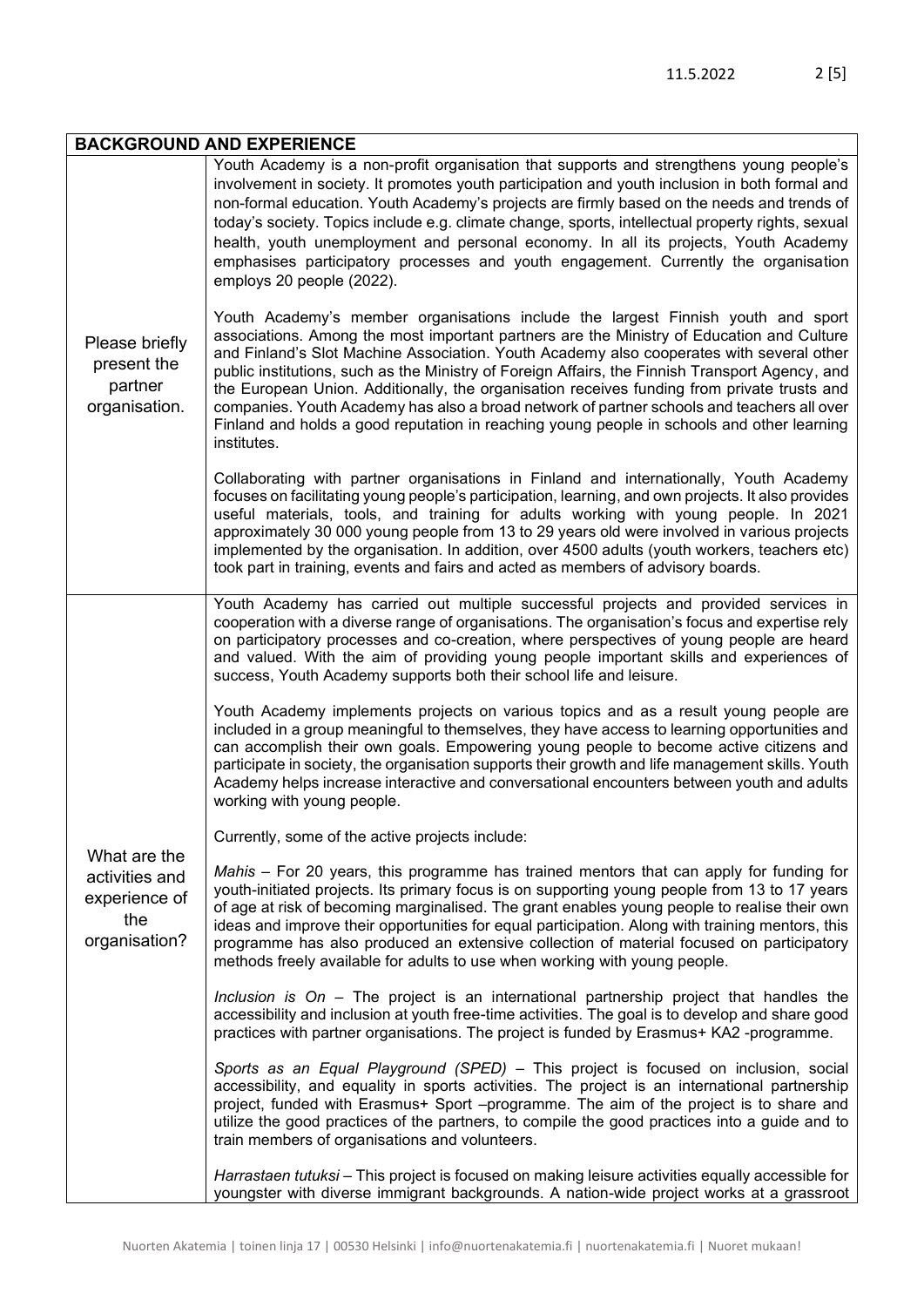| level in several locations to bring together young people and leisure activity providers.<br>Targeting issues and challenges in integration, the project empowers young people to<br>recognise their own skills and get their voices heard in an open discussion across sectors.<br>The aim is to identify obstacles for accessibility and improve opportunities for all with concrete<br>solutions.                                                                                                                                                                                                                                                                                            |
|-------------------------------------------------------------------------------------------------------------------------------------------------------------------------------------------------------------------------------------------------------------------------------------------------------------------------------------------------------------------------------------------------------------------------------------------------------------------------------------------------------------------------------------------------------------------------------------------------------------------------------------------------------------------------------------------------|
| Meidän projekti! - Facilitating young people's volunteer opportunities in upper secondary and<br>vocational schools, this project is funded by ESF and coordinated by the Finnish Centre for<br>Economic Development, Transport, and the Environment. Meidän projekti! also targets<br>especially preparatory education classes which often consist of immigrant youth. During this<br>course, students plan their own volunteer project based on their own interests. This provides<br>them with valuable work life experience in their chosen field. The volunteer projects are<br>implemented locally and improve students' self-confidence, ability to work in teams and<br>manage budgets. |
| Workshops for schools and other learning institutes - With themes ranging from personal<br>economy, Sámi people, taxes, insurance, solidarity, sexual health, climate change, traffic<br>safety to many more, Youth Academy trains volunteers to visit schools and lead participatory<br>workshops for young people. Visits can be incorporated with e.g., social sciences, natural<br>sciences, or student counselling classes, and provide additional learning in current and<br>relevant topics. Methods utilise digital platforms in engaging young people in active<br>discussions. Workshops are designed around young people's own interests and support<br>their equal participation.   |
| Digital games for schools and other learning institutes - Youth Academy has produced several<br>mobile games on a digital platform (seppo.io) available for schools. Games have been built<br>around themes including e.g., Agenda 2030, climate change, solidarity, and the European<br>Union. The online platform allows for versatile ways of using mobile technology and engaging<br>students in teamwork when completing the exercises. The games adopt a pedagogical<br>approach to addressing diverse topics to make learning a fun and interactive process.                                                                                                                             |
| Additional education for officials, teachers, and adults working with young people - Youth<br>Academy provides additional education for teachers in current topics such as conscious<br>consumption. Further, it provides materials, tools, and training in participatory methods and<br>youth involvement for organisations and regional divisions interested in improving their impact<br>on and work with young people. This includes providing consultation and information on how<br>to increase accessibility of youth services. Youth Academy acts as an expert and advisor in<br>the field of youth work with a specific focus on youth participation.                                  |
| Youth Work Centre of Expertise - Youth Academy administers a Finnish Ministry of Education<br>and Culture approved consortium in the field of participation of young people. The status as a<br>youth work centre of expertise makes the consortium eligible for state aid in 2018–2019. The<br>centres' aims are to develop and promote competence, expertise, and communications in the<br>youth sector in accordance with the Youth Act.                                                                                                                                                                                                                                                     |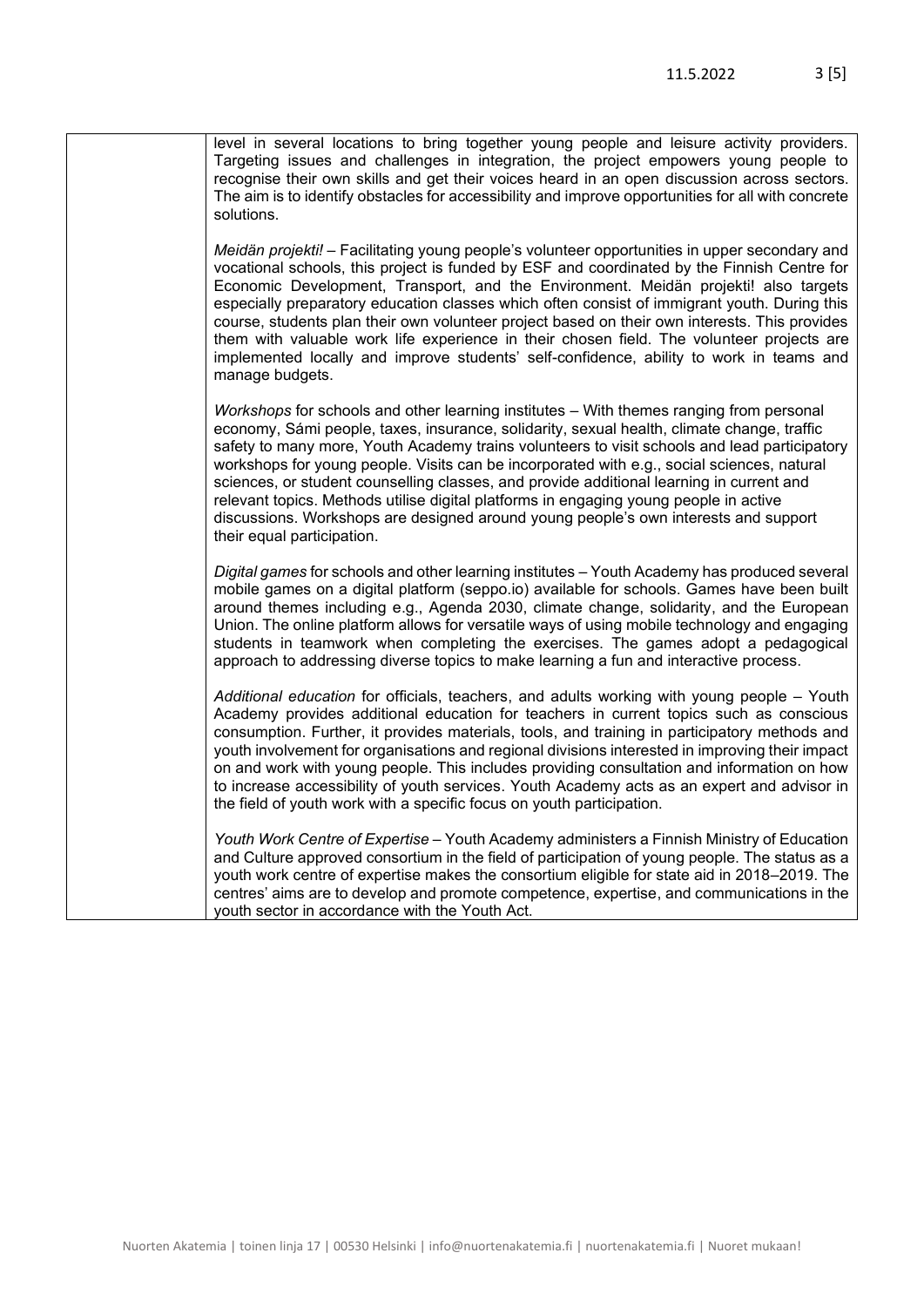| How can the<br>organisation<br>best contribute<br>to the project? | All Youth Academy's actions emphasise social inclusion and are based on providing equal<br>opportunities for young people despite their socio-economic or cultural background. The<br>organisation is known for its diverse projects and innovative approach towards youth work.<br>With an extensive network of teachers, schools, organisations, businesses and government<br>agencies, Youth Academy can ensure the reach and impact of every project.<br>Youth Academy has valuable knowledge on how to offer young people new ways to participate<br>and learn, how to educate adults on enabling young people's participation, and how to<br>motivate young people in various activities. The organisation promotes youth engagement<br>and has extensive practical experience in bringing young people together with various actors<br>across sectors to discuss and find solutions to societal problems. Youth Academy has a strong<br>expertise in executing workshops that include young people and representatives from<br>organisations, businesses, governmental agencies, or experts from diverse fields. The<br>organisation provides opportunities for young people to directly influence their actions and<br>participation based on their own interests. Facilitating interaction and ideation sessions, Youth<br>Academy manages to involve young people from the beginning of each project to work in an<br>inspiring atmosphere. |
|-------------------------------------------------------------------|-------------------------------------------------------------------------------------------------------------------------------------------------------------------------------------------------------------------------------------------------------------------------------------------------------------------------------------------------------------------------------------------------------------------------------------------------------------------------------------------------------------------------------------------------------------------------------------------------------------------------------------------------------------------------------------------------------------------------------------------------------------------------------------------------------------------------------------------------------------------------------------------------------------------------------------------------------------------------------------------------------------------------------------------------------------------------------------------------------------------------------------------------------------------------------------------------------------------------------------------------------------------------------------------------------------------------------------------------------------------------------------------------------------------------------------------------------|
|                                                                   | Youth Academy's staff consists of people with diverse educational backgrounds. These<br>include social sciences, youth work, humanities, natural sciences, educational and pedagogic<br>studies, coaching, psychology, communications, design, business, and many more. Having<br>such multitalented personnel offers a unique combination of skills and expertise in tackling<br>the various tasks involved in projects. This also gives the organisation fluidity, which creates<br>opportunities for further development. The innovative mentality to always improve and<br>discover new concepts helps Youth Academy to develop its resilience in taking on new<br>challenges. In addition, project topics follow interests of the staff, which keeps people<br>motivated in their work.                                                                                                                                                                                                                                                                                                                                                                                                                                                                                                                                                                                                                                                          |
|                                                                   | Youth Academy has a long-standing and stable status in the field of Finnish youth work and<br>can offer valuable insight into grassroots work and youth participation. It also has a strong<br>online presence and functional social media channels that are actively updated. Project<br>information is typically shared through a variety of communication channels including web<br>page, social media platforms, regularly published newsletter, relevant partner meetings, and<br>blog.                                                                                                                                                                                                                                                                                                                                                                                                                                                                                                                                                                                                                                                                                                                                                                                                                                                                                                                                                          |

| <b>LEGAL REPRESENTATIVE</b> |                                      |
|-----------------------------|--------------------------------------|
| Title                       | Mr                                   |
| Gender                      | M                                    |
| <b>First Name</b>           | Heikki                               |
| <b>Family Name</b>          | Vuojakoski                           |
| Department                  |                                      |
| Position                    | <b>Executive Director</b>            |
| Email                       | heikki.vuojakoski@nuortenakatemia.fi |
| Telephone 1                 | +358400413833                        |
| <b>Address</b>              | Toinen linja 17, 3. kerros           |
| Country                     | Finland                              |
| Region                      | Helsinki-Uusimaa                     |
| P.O. Box                    |                                      |
| Post Code                   | 00530                                |
| <b>CEDEX</b>                |                                      |